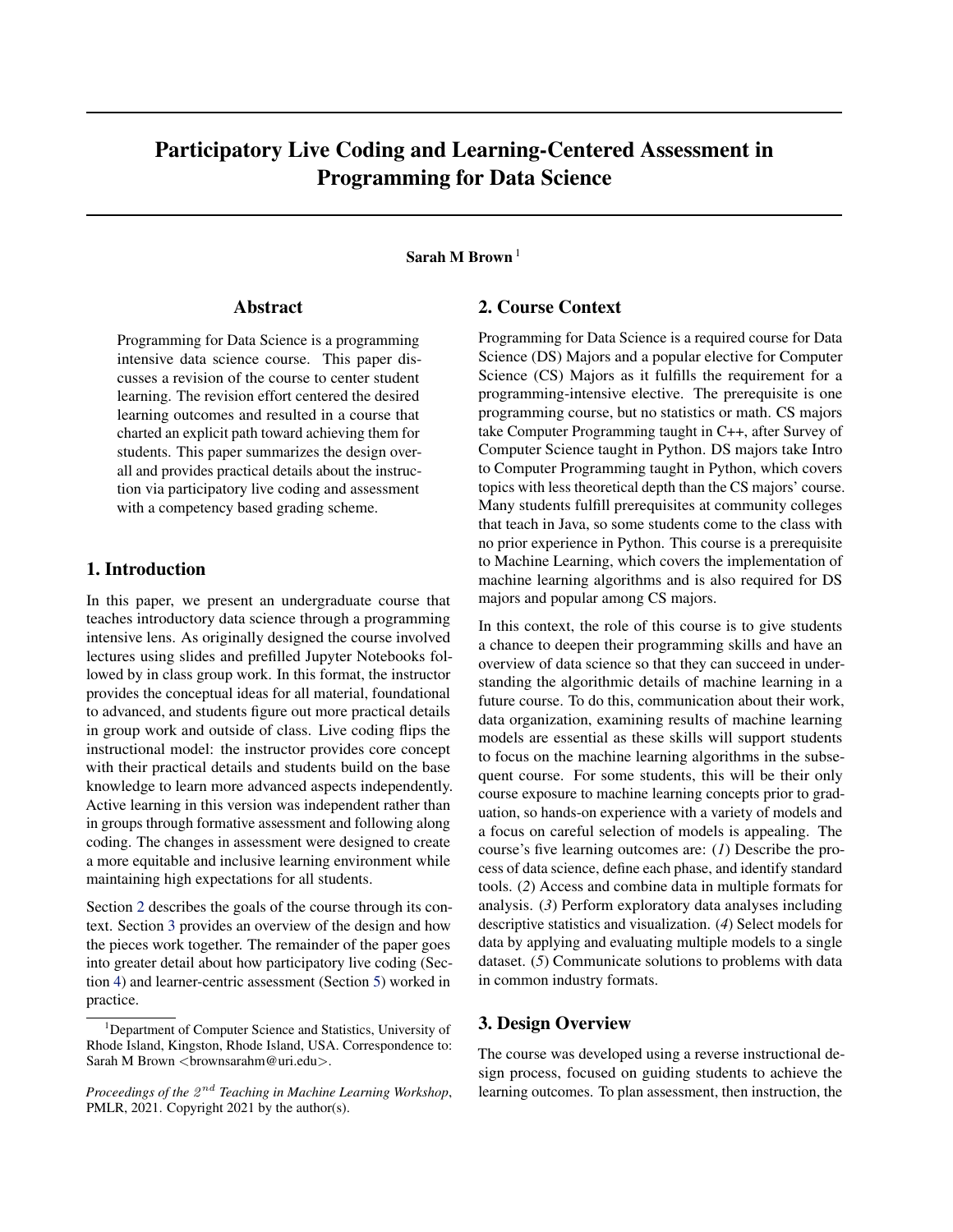<span id="page-1-0"></span>learning outcomes were broken down into 15 component skills each of which was decomposed further to a 3 stage progression, shown in Table [1.](#page-2-0) The first level represents a basic understanding: the general terms and core concepts, typically at the understand level of Bloom's Taxonomy. The second level represents the ability to apply concepts with guidance as demonstrated in class, at the apply or analyze level of Bloom's Taxonomy. The third level is the ability to apply the general concepts beyond the scope demonstrated in class, operating at the evaluate or create levels of Bloom's Taxonomy. Each level of each skill is called an *achievement* and these served as the basis of grading.

The content of the course was sequenced to build skills early that would support later skills and activities were crafted to review prior topics. We used loading data as a lens to review of basic programming and reinforcement of the overview of Data Science. Next, we covered exploratory data analysis using pandas in order build understanding of what well structured data looks like and make the concepts of data science more concrete. Then we covered Data cleaning, as a context for studying ways to manipulate data frames and review the data science process again, emphasizing how the stages interact and aren't always discrete. While cleaning data, we used skills visualizations and summary statistics to examine progress. This allowed for repetition and reinforcement. Databases served as context to discuss constructing datasets from pieces and a chance to reinforce concepts from accessing data.

In weeks 6-11, new machine learning models served as context to motivate different aspects of evaluation and modeling as shown in Table [2.](#page-2-0) We used the Sci-kit Learn API to take a model-centric approach, while sticking with the programming focus of the course [\(Buitinck et al.,](#page-4-0) [2013\)](#page-4-0). Sci-kit Learn provides a large number of typical models with a consistent API, this made it easy for students to try out new models independently to extend what was taught. We used object inspection in Python to examine the attributes of the estimator objects to learn about the model parameters and the built in Jupyter help to learn about the hyperparameters. Each mode motivated a new data science concept or skill: naive bays classifiers introduced the concept of classification and classifier performance; decision trees motivated cross validation; Support Vector Machines motivated parameter tuning; Knearest neighbors clustering and regularized regression motivated model comparison. This sequencing allowed for covering a variety of models and a straightforward path to reinforcing the core concepts and providing multiple opportunities to practice each skill. Models were presented with usage heuristics but without the algorithmic details of the fit methods.

The final three weeks covered nontabular data through case studies that allowed for reinforcement of many different skills and centered students interests. Nontabular data was framed as an extension of what was covered previously: we can represent data in tabular forms and then apply what we know. There was greater interest in natural language processing than in images, so we spent two weeks on text representations and only one week with images. After focusing on various representations of text, deep learning was presented as a complex model that can do both the representation and classification at once. This framing meant the last few weeks were another opportunity to reinforce everything covered to this point, giving students more opportunities to earn missed achievements if they were behind while still creating opportunities for students who were up to date to extend what they hard learned. Fireside chat style interviews with practicing data scientists, introduced helped students see that what we had covered in class directly connected to what data science is like in industry.

#### 4. Class Sessions

During class time, I delivered instruction via participatory live coding, where the instructor types and explains code in real time and students follow along, typing the same code, getting practice in real time [\(Word et al.,](#page-4-0) [2021;](#page-4-0) [Nederbragt](#page-4-0) [et al.,](#page-4-0) [2020\)](#page-4-0). Participatory live coding models realistic programming, students observe the instructor make mistakes, get errors, and debug them in real time. Error messages are difficult to parse for novices, so seeing the instructor parse and resolve them helps reach proficiency in this much faster than relying on internet searches alone. Additionally, debugging a model that does not perform as expected is an even more complicated process, but with this model, we can see this in real time<sup>3</sup>. With the aid of Jupyter Notebooks, students have a copy of the code produced in class, with their own notes. In the Carpentries, where this model of teaching was popularized, the audience is novices, who are coming to programming as a supplemental skill to support their research. In that context, the learners need a minimal mental model of how the code works to move into a competent practitioner role, these learners have good knowledge of what data analyses they wish to do and attend the workshop to learn to code as a tool. This course is a 300 level elective for computer science and data science majors; these students come to the class with significant prior experience in programming and need more depth in their programming, but with less experience in producing knowledge from data.

These differences require adaptations to the practice. First, the more advanced material and short sessions(50 minutes, 3 times weekly vs 2 day bootcamp) make some necessary code excerpts prohibitively long to type live. To accommodate, we used IPython load magic with a short url that pointed to the markdown download page for a

<sup>&</sup>lt;sup>3</sup>e.g. while covering [Decision trees](https://rhodyprog4ds.github.io/BrownFall20/notes/2020-10-21.html)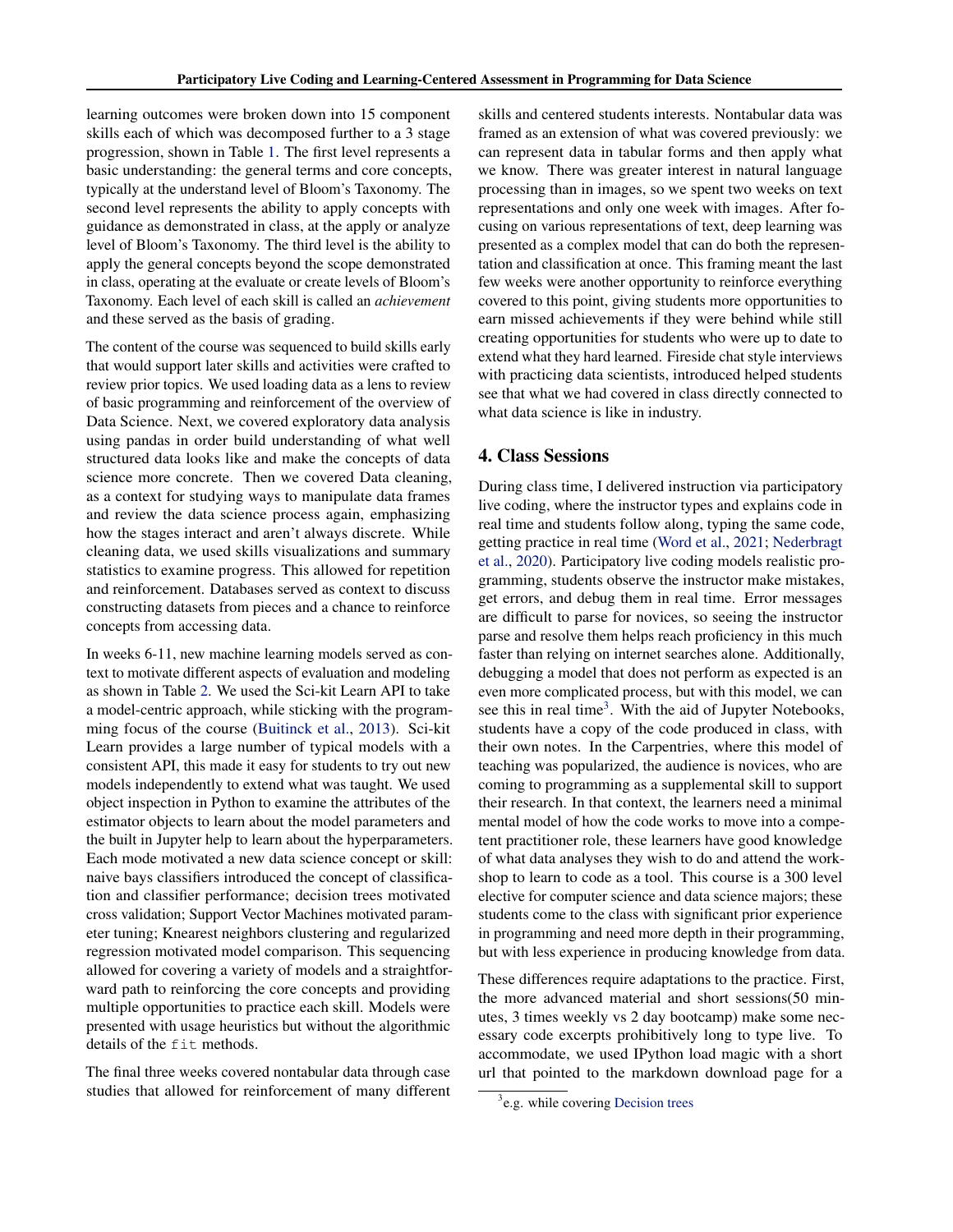<span id="page-2-0"></span>

| Table 1. Select Achievement Definitions. There are three achievements for each of 15 skills, describing a progression of learning for     |  |  |  |  |
|-------------------------------------------------------------------------------------------------------------------------------------------|--|--|--|--|
| that skill. The keyword for each skill is a shorthand that was used throughout the course: from the schedule, to assignment text, and the |  |  |  |  |
| gradebook. A full listing can be found on the syllabus <sup>2</sup>                                                                       |  |  |  |  |

| keyword        | skill                  | Level 1                                   | Level 2                                    | Level 3                                  |
|----------------|------------------------|-------------------------------------------|--------------------------------------------|------------------------------------------|
| access         | Access data in mul-    | Load data from at least one format;       | Load data for processing from the most     | Access data from uncommon formats        |
|                | tiple formats          | Identify the most common data for-        | common formats; Compare and con-           | and identify best practices for formats  |
|                |                        | mats                                      | trast most common formats                  | in different contexts                    |
| visualize      | Visualize data         | identify plot types, generate basic plots | Generate multiple plot types with com-     | generate and customize complex plots     |
|                |                        | from Pandas                               | plete labeling with Pandas                 | with plotting libraries                  |
| prepare        | for<br>data<br>prepare | identify if data is or is not ready for   | apply data reshaping, cleaning, and fil-   | apply data reshaping, cleaning, and fil- |
|                | analysis               | analysis, potential problems with data    | tering as directed                         | tering manipulations reliably and cor-   |
|                |                        |                                           |                                            | rectly by assessing data as received     |
| classification | classifica-<br>Apply   | Describe what classification is           | classification<br>prescribed<br>Apply<br>a | Select and apply appropriate classifica- |
|                | tion                   |                                           | model to a dataset                         | tion models to different datasets        |
| compare        | compare models         | Qualitatively compare model classes       | Compare model classes specifically;        | Evaluate tradeoffs between different     |
|                |                        |                                           | compare performance of fit models          | model comparison types                   |
| workflow       | Use standard tools     | Solve well structured problems with a     | Plan and execute solutions to fully        | Scope, choose appropriate tools and      |
|                | to solve data sci-     | single tool pipeline                      | specified problems; apply new features     | solve open-ended data science prob-      |
|                | ence problems          |                                           | of standard tools                          | lems; compare common tools               |

Table 2. Course Schedule with skills emphasized each week. Skills are defined in Table 1 and linked by the keyword column

| Week         | <b>Topics</b>                    | <b>Skills</b>                   |
|--------------|----------------------------------|---------------------------------|
| 1            | Overview, Python Review          | python, process                 |
| $\mathbf{2}$ | Loading data                     | access, prepare, summarize      |
| 3            | <b>Exploratory Data Analysis</b> | summarize, visualize            |
| 4            | Data Cleaning                    | prepare, summarize, visualize   |
| 5            | Databases & Merges               | access, construct, summarize    |
| 6            | Naive Bayes Classification       | classification, evaluate        |
| 7            | decision trees, cross validation | classification, evaluate        |
| 8            | <b>Linear Regression</b>         | regression, evaluate            |
| 9            | <b>Kmeans Clustering</b>         | clustering, evaluate            |
| 10           | SVM, parameter tuning            | optimize, evaluate, clustering  |
| 11           | KNN, LASSO                       | compare, clustering, regression |
| 12           | <b>Text Analysis</b>             | unstructured                    |
| 13           | Topic Modeling                   | unstructured, workflow          |
| 14           | Deep Learning                    | workflow, compare               |

 $HackMd<sup>4</sup>$  pad to import content to and editable notebook cell: %load http://drsmb.co/310. This method was most often used for import statements in the first cell of each class. The HackMD is editable in real time while maintaining a consistent url which allowed the instructor to add text there on the fly and share it with students immediately. Second, we used code inspection tools to examine data structures and class objects as a visual for conceptual discussions. For example, we printed out the object using  $\det$ attribute to see how the estimator object changed before and after fitting. We also made extensive use of built in Jupyter help views to consider parameters of methods before calling them. This both gave a visual to complement explanation and modeled for students where they could get help while working independently. This is important to model because after introductory courses that do everything from scratch in teaching -specific development environments many students come to this course unfamiliar with using documentation.

In class assessment occurred in Prismia chat<sup>5</sup>, which provides a chat-like interface for students and allows the instructional team to see all student responses at once, group them, and reply individually or group-wise. Many questions were multiple choice questions designed to probe specific misconceptions, though some were open ended programming questions, where students submitted code to the chat. This served as formative assessment to reinforce concepts for students in real time and as way for the instructor to monitor progress.

At the end of class, students were able to submit additional questions through an Exit Ticket. Answers to those questions were appended to the instructor notebook prior to posting them online a course [Jupyter Book.](https://rhodyprog4ds.github.io/BrownFall20/notes/) The instructor notes were also annotated with resources, written explanations, and extra practice exercises using Jupyter Book special content blocks after converting to Myst Markdown.

#### 5. Assessment

In order to align assessment to the assumed model of skill acquisition, the course adopted a hybrid competencyspecification based grading scheme. This grading scheme allowed specification grading of each activity, meaning that the instructor and teaching assistant did not have to calculate partial credit for assignments and that students had multiple chances to demonstrate each competency in the course. Specification grading involves defining a set of criteria, the specifications, for an assignment and assessing on a binary: the specifications are met or not[\(Nilson,](#page-4-0) [2015\)](#page-4-0). In this case the specifications were the achievement definitions, crucially this allows for some mistakes to be made if the understanding is demonstrated. Standards based grading focuses on a student's best work rather than averaging all attempts and improves outcomes for marginalized students especiall[yVerschelden,](#page-4-0) [2017,](#page-4-0) p64. Competency based grading allows students to work through material at their own pace and typically allows for resubmits on assignments. In this course, the grade was based on accumulated

<sup>4</sup><https://hackmd.io/>

<sup>5</sup><https://prismia.chat/>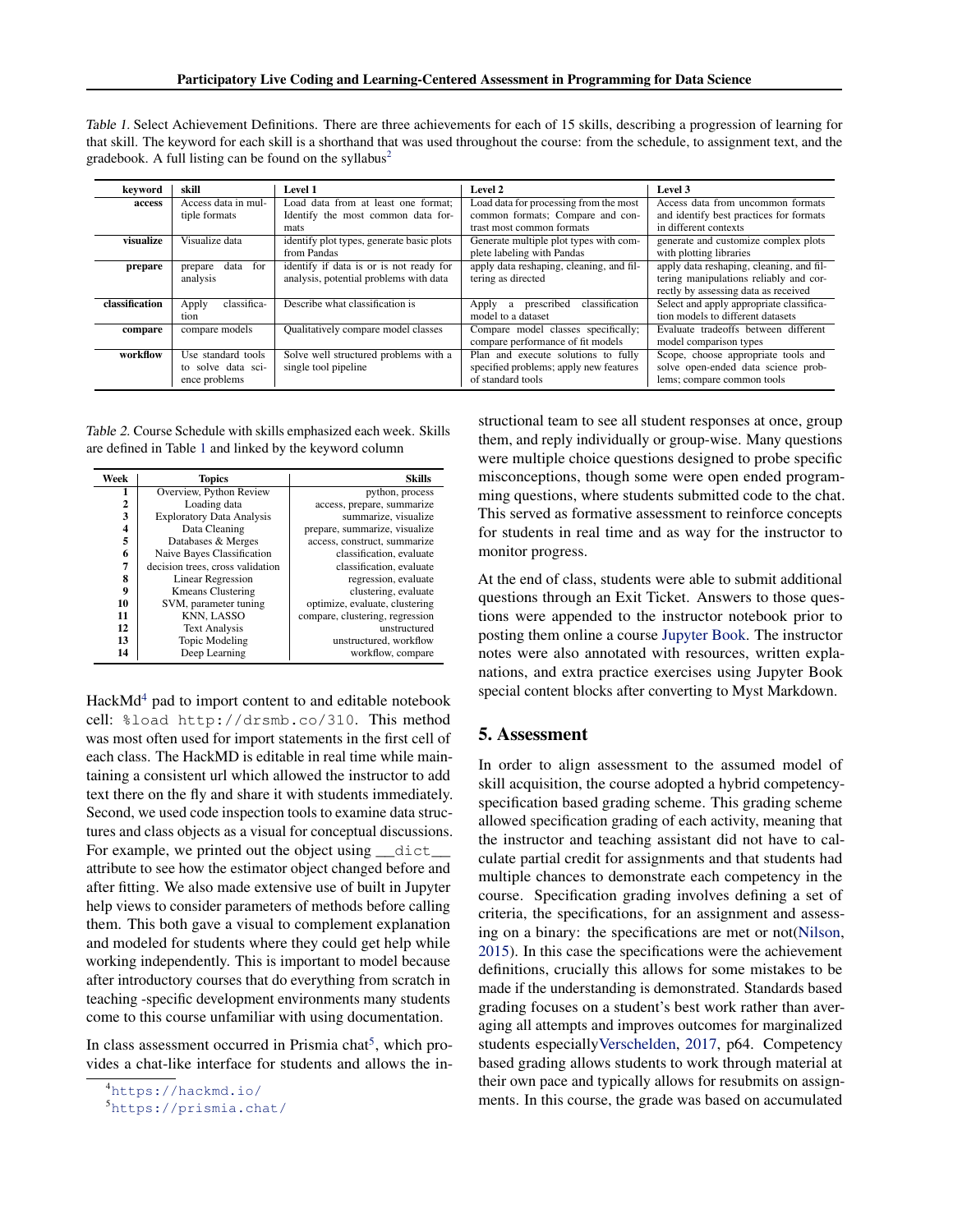achievements and there were multiple opportunities to earn each achievement, through the design of assignments, rather than resubmits. This repetitive structure in assignments also helped students see the material as connected as they were required to continue using skills as the semester proceeded.

Students had at least two opportunities to earn each of the 45 (15\*3) achievements. Level 1 achievements could be earned on any type of activity: in class, assignments, or portfolio checks. Level 2 could be earned only on assignments and portfolios. Level 3 achievements could only be earned on portfolio submissions. Each skill was addressed in at least 3 class sessions, at least 2 weekly assignments and at least 2 portfolio submissions<sup>6</sup>. The communication learning outcome was built into all assignments and portfolios through the requirement to explain code and interpret results, using markdown cells in submitted Jupyter Notebooks.

Assignments were guided data analyses. Each allowed students to practice with new concepts and skills within a direct guidance. Each submitted assignment was graded on specification for level 2 achievement in each relevant skill independently; a student could earn a level 2 achievement for one skill, but not another in a given assignment. If the submission did not meet the specification for level 2, it was evaluated for meeting level 1. For example, correctly using and interpretting summary statistics, and choosing the right plot type failing to generate the plots in A3 would earn level 2 for summarize, but level 1 for visualize. Students submitted assignments as Jupyter notebooks to a GitHub repository created with GitHub Classroom from a template repository a GitHub Action to convert submitted notebooks files to Myst markdown with Jupytext[\(Team,](#page-4-0) [2020\)](#page-4-0). The markdown format facilitated providing inline feedback through the Feedback Pull Request automatically created with GitHub Classroom by making a human readable file [\(Gennarelli,](#page-4-0) [2017;](#page-4-0) [Team,](#page-4-0) [2020\)](#page-4-0). This gave student explicit feedback about how to improve on future assignments aimed at encouraging students to continually improve[\(Verschelden,](#page-4-0) [2017\)](#page-4-0). Because achievements were evaluated independently, students could skip portions of the assignment that assessed achievements they had already earned. For example, later assignments included suggestions for extra plots or modifications to the figures to include in order to earn level 2 for visualization. A student could also submit an empty repository indicating that they were choosing to attempt the relevant achievements through a different assignment.

Portfolios were a chance for students to demonstrate deeper understanding by building a large Jupyter Book in a single GitHub Repository over the course of the semester. Students wrote an introduction describing what achievements they were attempting to earn and where in their portfolio each was addressed. Portfolios were graded on specification for the achievements the students identified. Students were provided with prompts to guide their inquiries to earn level three and the option to revise a previously submitted assignment to earn missed level two achievements. The open-ended prompts included both reflection-centered and analysis types and students were encouraged to propose alternative, creative options as well. To earn achievements for an assignment revision the student had to submit a more reflective notebook than was required the first time, describing where they were stuck or did not understand, addressing feedback they received, comparing their solution to the correct one if appropriate, and explaining the correct answer.

In the end, accumulated achievements were converted to a letter grade with a series of minimum thresholds shown in 3: to earn a C students had to accumulate all level 1 achievements; a B required all level 2 achievements; and an A required all level 3 achievements.

Table 3. Minimum Achievements required for each letter grade. For example, earning all level 1 achievements, 13 level 2 achievements and 6 level 3 achievements, would result in a B-.

| letter grade | Level 3 | Level 2 | Level 1 |
|--------------|---------|---------|---------|
| А            | 15      | 15      | 15      |
| $A-$         | 10      | 15      | 15      |
| $B+$         | 5       | 15      | 15      |
| B            | 0       | 15      | 15      |
| B-           | 0       | 10      | 15      |
| $C+$         | 0       | 5       | 15      |
| $\mathsf{C}$ | 0       | 0       | 15      |
| $C-$         | 0       | 0       | 10      |
| D+           |         | 0       | 5       |
| D            |         |         |         |
|              |         |         |         |

## 6. Conclusion

This paper described Programming for Data Science, a programming focused introduction to data science with learning centered assessment. The design of the course was centered on student learning, but this organization also provides key advantages for the instructor. Grading without assigning partial credit is more streamlined; giving inline feedback on how students can improve their code, either to meet the specification, or be a better coworker is more enjoyable than taking points off. Having the clear learning outcomes that needed to be met with each activity that were written before the start of the semester made the ongoing prep lighter. Writing code live gives the freedom to adapt to student questions on the fly and means the advance preparation is only notes that will not be shared directly. Students appreciated that class went slow enough that they were able to really keep up with what was going on and because the live coding is active, the slower pace does not disappoint the more advanced students. Students shared later that they were able to apply concepts from class to do independent projects and use more complex models not covered because the programming patterns held the same.

<sup>&</sup>lt;sup>6</sup>full allocation on the [syllabus](https://rhodyprog4ds.github.io/BrownFall20/syllabus/course_map.html##assignments-and-skills)